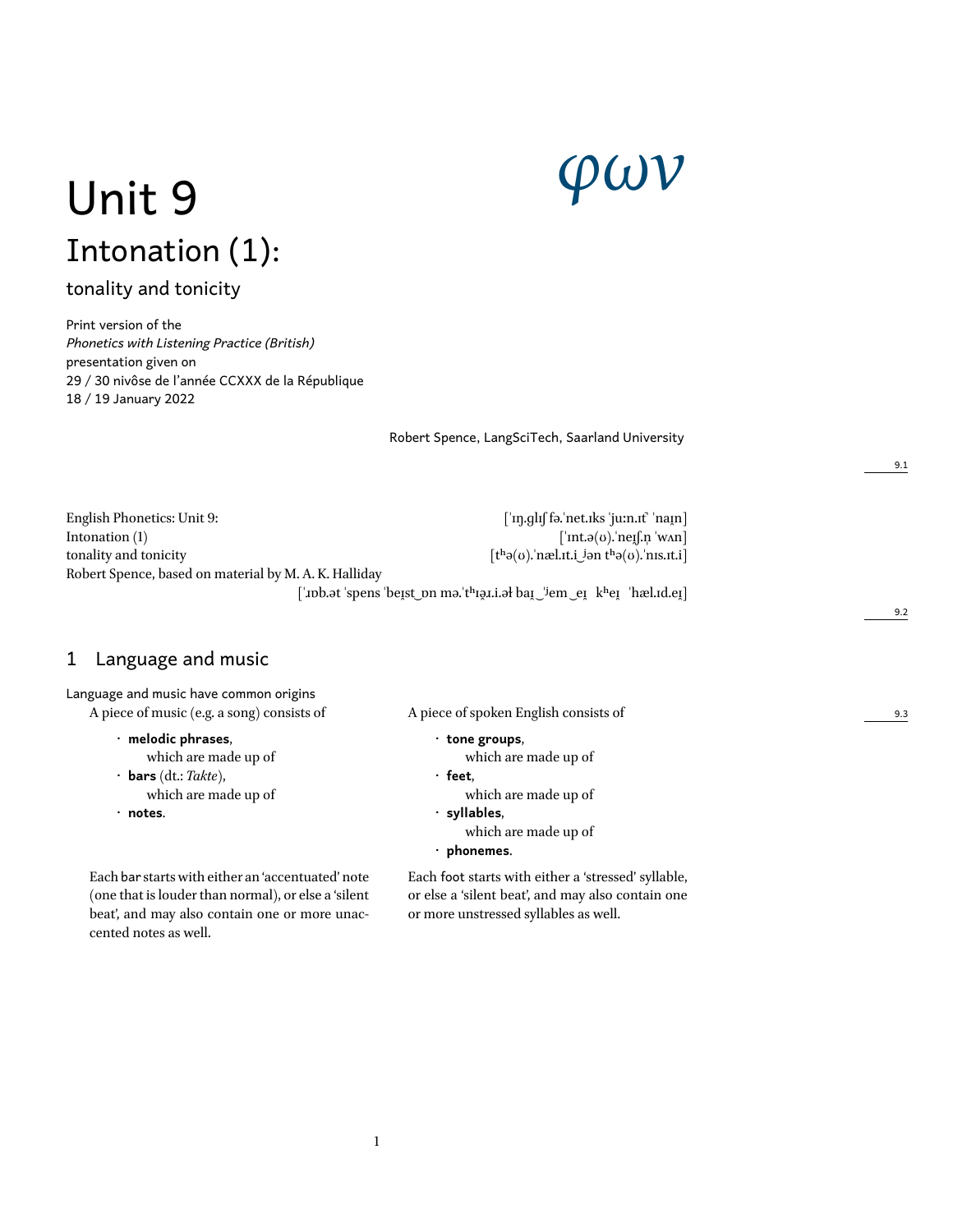# 2 On the term "intonation"

On the term INTONATION

- The term INTONATION, as used here, encompasses three partly related phenomena:
	- 1. TONALITY the division of continuous speech into *melodic units* called TONE GROUPS;
	- 2. TONICITY the placement of the *melodic nucleus* or TONIC of each tone group;
	- 3. TONE the choice of *melody* or INTONATION CONTOUR for each tone group.

• We shall examine each of these in turn.

# 3 Tonality

#### TONALITY

•

- TONALITY is the realization of INFORMATION DISTRIBUTION.
- One TONE GROUP corresponds to one INFORMATION UNIT.

| $\cdot$ () INFORMATION |              | UNIT   INFORMATION | UNIT   (         |
|------------------------|--------------|--------------------|------------------|
|                        |              |                    |                  |
| $\cdot$ () TONE        | <b>GROUP</b> | <b>TONE</b>        | GROUP $\vert$ () |
|                        |              |                    |                  |

• *Unmarked* information distribution (= 'unmarked tonality'): one non-rankshifted clause corresponds to one information unit. • *Marked* information distribution (= marked tonality): one non-rankshifted clause corresponds to

less or more than one information unit.

#### 3.1 unmarked tonality

| Examples of unmarked tonality (1) |                     |                  |                    |      |  |  |  |  |
|-----------------------------------|---------------------|------------------|--------------------|------|--|--|--|--|
| <b>INFORMATION</b>                | UNIT    INFORMATION |                  |                    | UNIT |  |  |  |  |
|                                   |                     |                  |                    |      |  |  |  |  |
| $\beta$ clause:                   |                     | $\alpha$ clause: |                    |      |  |  |  |  |
|                                   |                     |                  |                    |      |  |  |  |  |
| When they go abroad, $\parallel$  |                     |                  | they take the car. |      |  |  |  |  |
|                                   |                     |                  |                    |      |  |  |  |  |

| $\rightarrow$ |  | $\downarrow$ |
|---------------|--|--------------|
|               |  |              |

| <b>TONE</b>                                              | <b>GROUP    TONE</b> |  | GROUP |
|----------------------------------------------------------|----------------------|--|-------|
| wen der goo o bioid $\parallel$ $\wedge$ der terk do ka: |                      |  |       |
|                                                          |                      |  |       |

9.4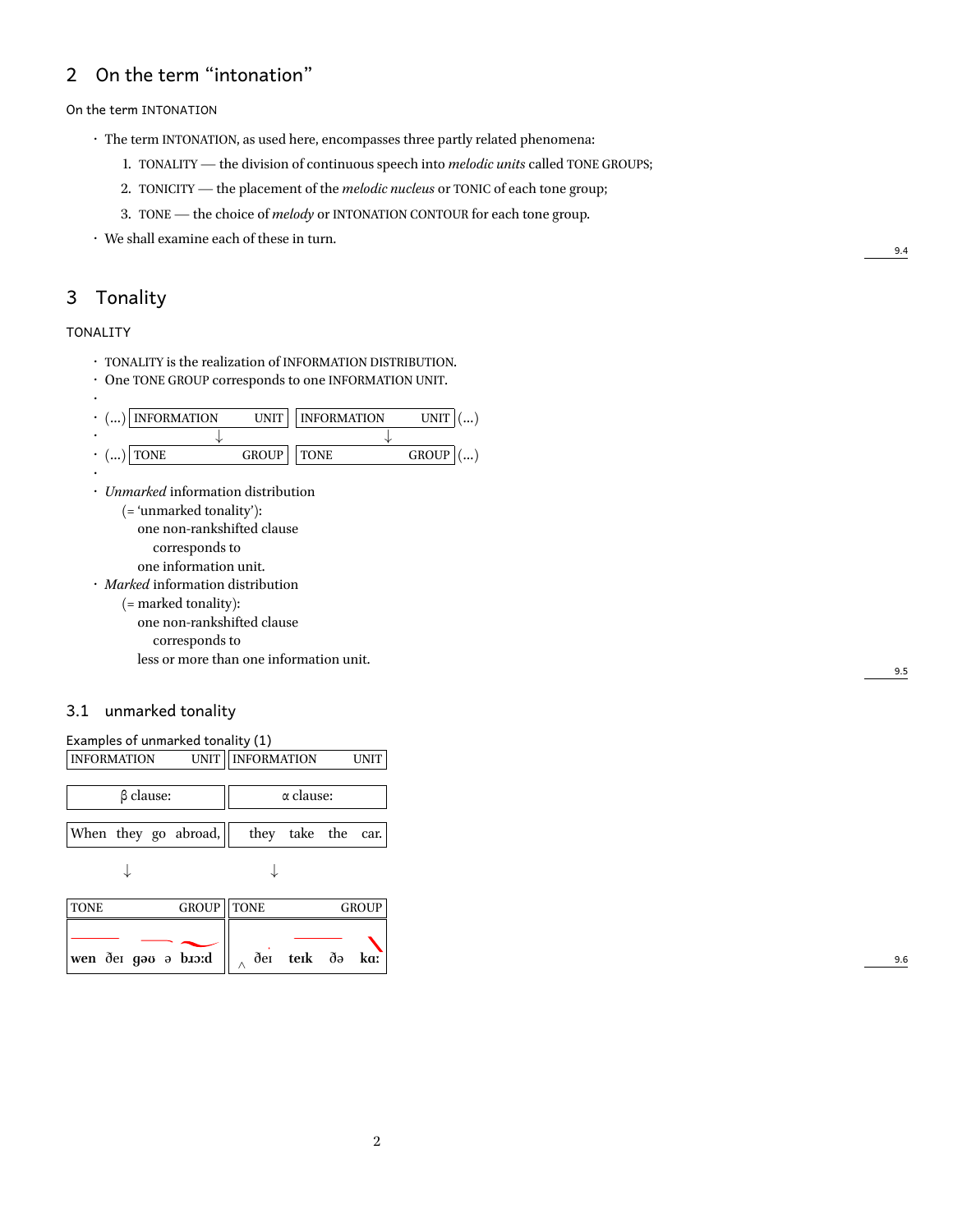



## 3.2 marked tonality

| Examples of marked tonality (1)                                                             |
|---------------------------------------------------------------------------------------------|
| INFO UNIT<br><b>INFORMATION</b><br>UNIT                                                     |
| independent clause:                                                                         |
| prefers<br>the<br>He<br>Ferrari.                                                            |
| ✦                                                                                           |
| ${\rm GP}$<br>GROUP<br><b>TONE</b><br><b>TONE</b>                                           |
| $\sum_{\text{hi}}$<br>$\delta \theta$<br>f <sub>3</sub> :z<br>$f$ $a$ $n$ $n$ $n$ $i$<br>pu |
| Examples of marked tonality (2)<br><b>INFORMATION</b>                                       |

| $\alpha$ clause:                                  | $\beta$ clause: |
|---------------------------------------------------|-----------------|
| His wife insists on the Merc when they go abroad. |                 |
|                                                   |                 |
| <b>TONE</b>                                       | <b>GROUP</b>    |
|                                                   |                 |
| hız warf msısts on də ma:k wen der goo abro:d     |                 |

# 4 Tonicity

TONICITY

- TONICITY realizes the internal *structure* of the INFORMATION UNIT as a configuration of 'Given' and 'New' elements, with a 'Focus' within the 'New'.
- The internal structure of the TONE GROUP is: PRETONIC segment (optional) plus TONIC segment (obligatory).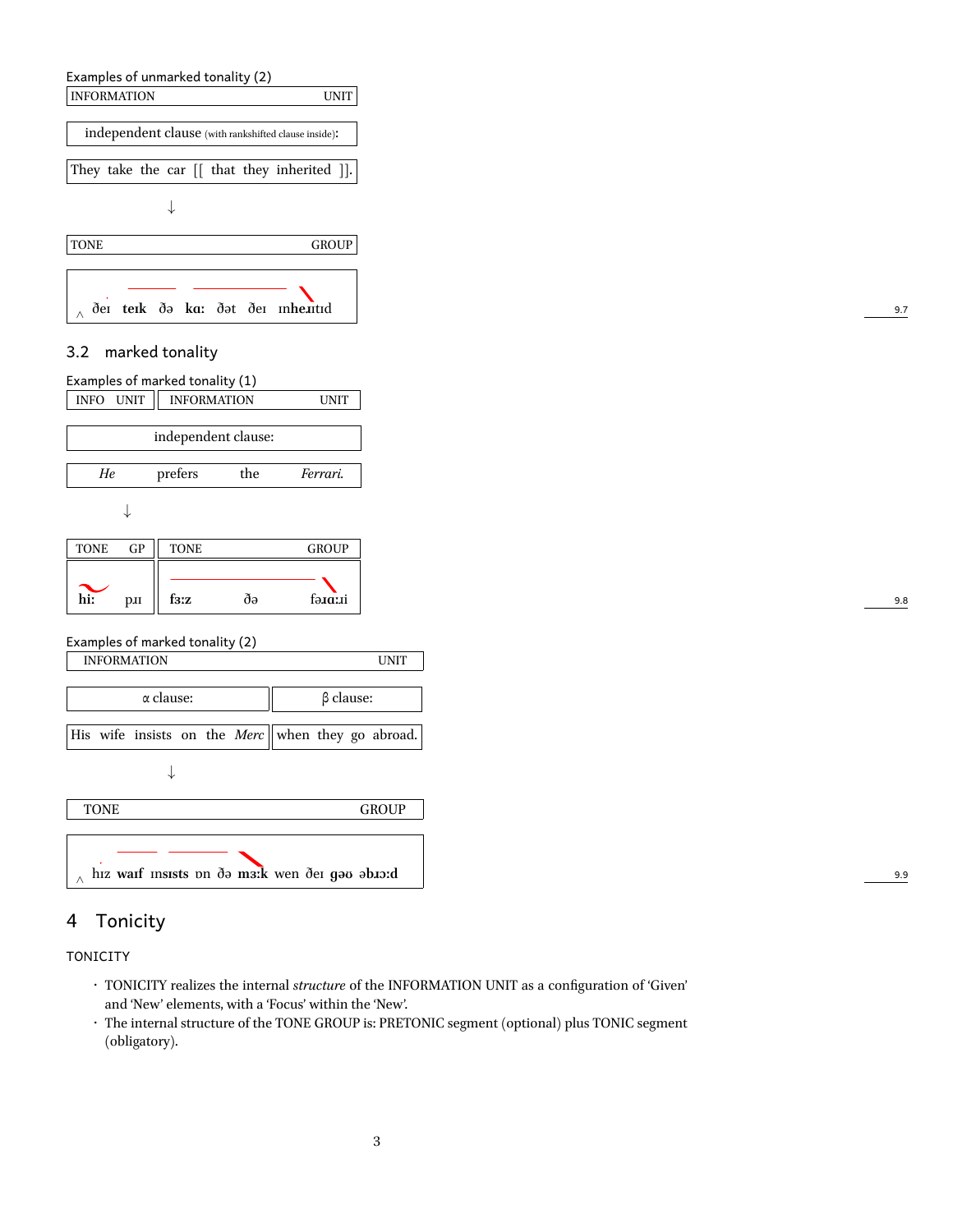| (information unit:) |               |     |                  |  |  |  |
|---------------------|---------------|-----|------------------|--|--|--|
|                     |               |     | Focus            |  |  |  |
| Given $\rightarrow$ |               |     | $\leftarrow$ New |  |  |  |
| They                | take          | the | CAR.             |  |  |  |
|                     |               |     |                  |  |  |  |
|                     | (tone group:) |     |                  |  |  |  |
| ('Auftakt')         | Pretonic      |     | <b>Tonic</b>     |  |  |  |
| (foot: )            | (foot: )      |     | (foot.)          |  |  |  |
|                     |               |     |                  |  |  |  |
| ðer                 | terk ðə       |     | ka.              |  |  |  |

#### 4.1 meaning of given and new

Meaning of 'Given' and 'New'

•

- 'Given' and 'New' are statuses assigned by the speaker to various parts of the information (s)he is transmitting to the addressee.
- 'Given' means: 'this is something you already know, or else it's information you can recover from the situation'.
- 'New' means: 'this is something I assume you don't yet know, and it's something you can't recover from the situation'.
- The meanings 'Given' and 'New' thus constitute part of the 'textual' function of language establishing relevance, relating an utterance to what has gone before it and what is going on around it.
- Even though these meanings are orientated to the addressee, they are assigned by the speaker.
- The speaker can play games with the addressee, presenting 'given information' as 'New' and 'new information' as 'Given'.

#### 4.2 unmarked tonicity

Unmarked tonicity

- A tone group has 'unmarked tonicity' if the tonic segment begins on the main stress-bearing syllable of the last 'content word'.
- The utterance we looked at a few moments ago ("They **take** the **CAR**") had 'unmarked tonicity', because its last word was the content word "car" (a noun).
- So does the following example, because the last word is a 'function word' (the pronoun "it").

|  | (information unit:)  |                  |     |  |  |  |  |  |  |
|--|----------------------|------------------|-----|--|--|--|--|--|--|
|  |                      | Focus            |     |  |  |  |  |  |  |
|  | Given $\rightarrow$  | $\leftarrow$ New |     |  |  |  |  |  |  |
|  | They                 | <b>TAKE</b>      | it. |  |  |  |  |  |  |
|  | (tone group:)        |                  |     |  |  |  |  |  |  |
|  |                      |                  |     |  |  |  |  |  |  |
|  | ('Auftakt')<br>Tonic |                  |     |  |  |  |  |  |  |
|  | (foot: )             | (foot: )         |     |  |  |  |  |  |  |
|  |                      |                  |     |  |  |  |  |  |  |
|  | ðer                  | terk rt          |     |  |  |  |  |  |  |

9.12